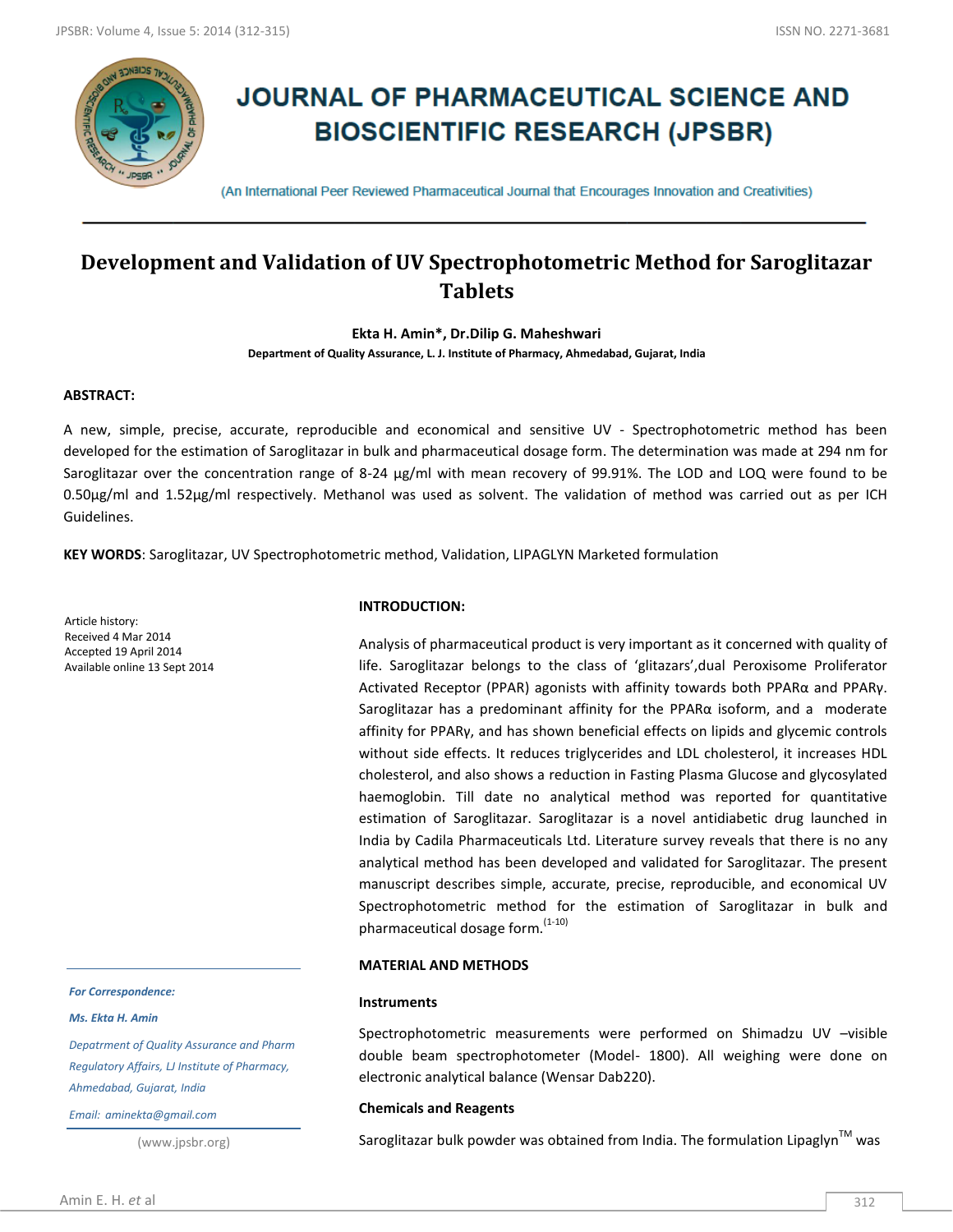#### **Selection of a Solvent**

Methanol was selected as a solvent for Saroglitazar.

# **Preparation of Standard Stock Solution**

Standard stock solution A:-100mg of Saroglitazar drug sample was weighed accurately and transferred to 100ml volumetric flask and diluted upto the mark with methanol (1000µg/ml).

Standard working solution:-From stock A 10 ml was pipetted out and was diluted upto100ml with methanol in 100ml volumetric flask (100µg/ml).

# **Preparation of Working Solutions**

This series consisted of different concentrations of standard Saroglitazar solution ranging from 8-24µg/ml. The solutions were prepared by pipetting out 0.8, 1.2, 1.6, 2.0, and 2.4 of the working stock solution of Saroglitazar (100µg/ml) into series of 10 ml volumetric flasks and the volume was adjusted to mark with methanol to make 8, 12, 16 ,20, and 24µg/ml solution of Saroglitazar.

#### **Selection of Analytical Wavelength**

By appropriate dilution of standard drug working solution with methanol, solution containing 16 μg/ml of Saroglitazar was scanned in the range of 200-800 nm. Overlain spectra show 294 nm as the λmax of Saroglitazar.

# **Assay of Pharmaceutical dosage form**

Twenty tablets were weighed accurately. Powder equivalent to 10 mg of Saroglitazar was weighed and transferred in a 100 ml volumetric flask and methanol was added. This solution was sonicated for 15 minutes and final volume was made to the mark with methanol. The solution (1.5ml) was transferred in a 10 ml volumetric flask and diluted to the mark with methanol to obtain sample solution. The sample solution was assayed as per proposed method.

# **Method Validation**

Method validation was performed following ICH guidelines. The proposed method has been extensively validated in terms of linearity, accuracyand precision, limit of detection and limit of quantification.

# **Linearity (Calibration curve)**

Calibration curve was plotted over a wide concentration range and the linear response was observed over a concentration range of 8-24 μg/ml for Saroglitazar. Accurately measured standard working solutions of Saroglitazar (0.8, 1.2, 1.6, 2.0, and 2.4ml) were transferred to a series of 10 ml of volumetric flasks and diluted to the mark with Methanol, and the absorbance was measured (n=3) at 294 nm. The calibration curve was constructed by plotting absorbance v/s. concentrations. The linear regression equation was  $y = 0.032x$  $+ 0.021$  (R<sup>2</sup> = 0.998)

# **Accuracy**

Accuracy was assessed by determination of the recovery of the method by addition of standard drug to the prequantified sample preparation at three different concentration levels 80 %, 100 % and 120 %, taking in to consideration percentage purity of added drug sample. The amount of Saroglitazar was estimated by applying obtained values to the respective regression line equations. Each concentration was analysed 3 times and average recovery was measured.

# **Precision**

The precision of an analytical procedure expresses the closeness of agreement between a series of measurements obtained from multiple sampling of the same homogeneous sample under the prescribed conditions. The precision of the method was verified as repeatability, intra-day, inter-day and reproducibility.

Repeatability (intra assay) was determined by analyzing 8 μg/ml, 12 μg/ml, 16 μg/ml, 20 μg/ml and 24 μg/ml solutions three times. From the working standard solution of Saroglitazar (100 μg/ml) appropriate volumes 0.8 ml, 1.2 ml, 1.6 ml, 2.0 ml and 2.5 ml were taken in 10 ml volumetric flask and diluted up to mark with methanol to get 8 μg/ml, 12 μg/ml, 16 μg/ml, 20 μg/ml and 24 μg/ml. Each of the concentration was prepared in triplicate.

The absorbances of the solutions were measured and % C.V was calculated.

# **Limit of Detection and Limit of Quantification**

ICH guideline describes several approaches to determine the detection and quantification limits. These include visual evaluation, signal-to-noise ratio and the use of standard deviation of the response and the slope of the calibration curve. In the present study, the LOD and LOQ were based on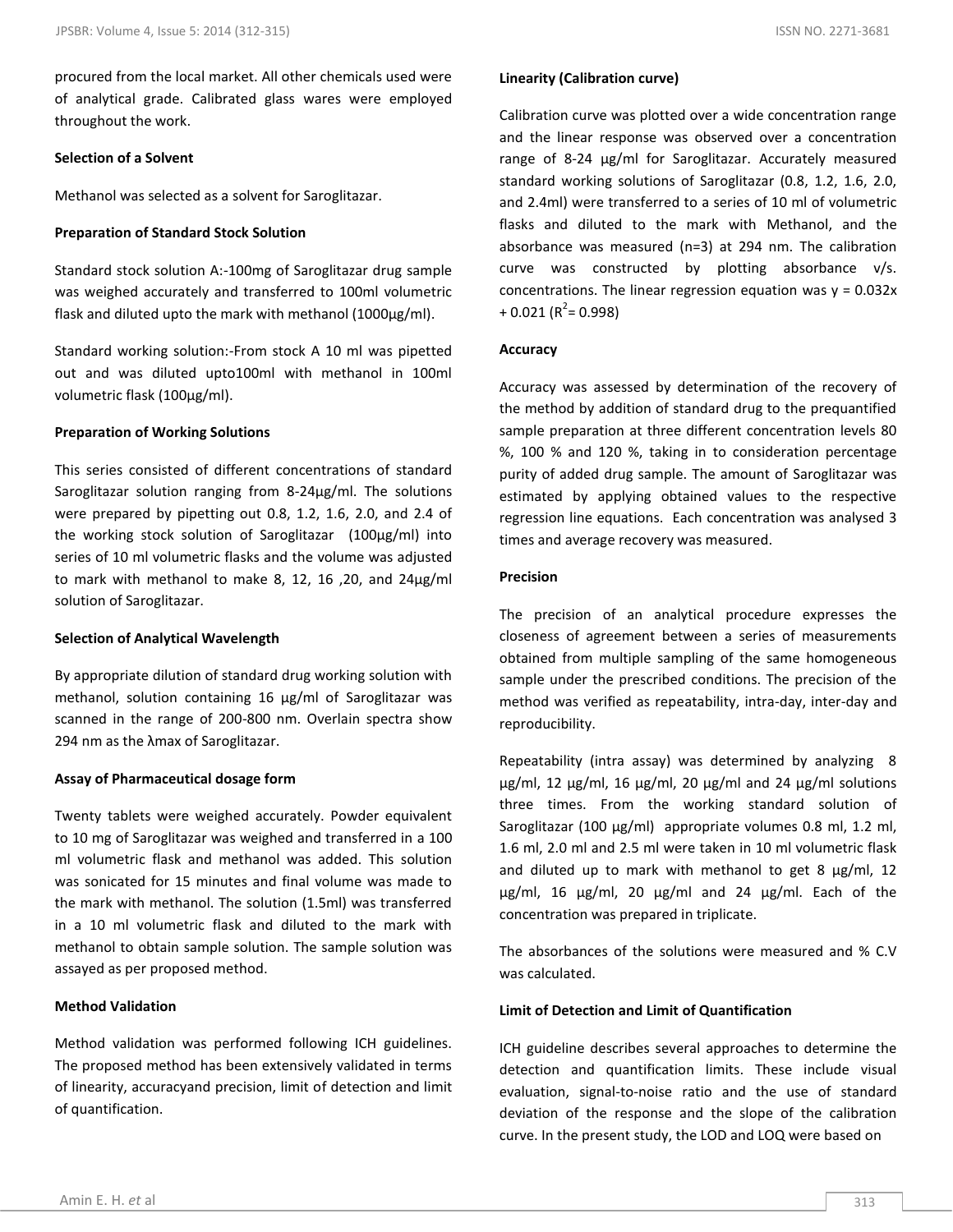the third approach and were calculated according to the 3.3  $\times$ (SD/Slope) and 10 × (SD/Slope) criteria, respectively; where SD is the standard deviation of y-intercept of regression line and S is the slop of the calibration curve.

# **RESULT AND DISCUSSION**

A reliable method was developed for the estimation of the Saroglitazar in bulk and pharmaceutical dosage form by UV Spectrophotometry. Beers law was obeyed in concentration range of 8-24μg/ml for Saroglitazar at 294 nm. The correlation coefficient was found to be  $R^2$  = 0.998. The mean % recoveries were found to be in the range of 98.19-100.48%. Precision (% RSD) of Saroglitazar was found to be 0.51-1.30 %. The LOD and LOQ were 0.50μg/ml and 1.51μg/ml of Saroglitazar respectively. The proposed method was precise, accurate and reproducible and acceptable recovery of the analytes, which can be applied for the analysis of Saroglitazar in marketed formulation.

#### **CONCLUSION**

The results of our study indicate that the proposed UV spectroscopic method is simple, rapid, precise and accurate. The developed UV spectroscopic method was found suitable for determination of Saroglitazar in pharmaceutical dosage form without any interference from the excipients. This method is repeatable and selective for the analysis of Saroglitazar. It can therefore be conclude that use of the method can save time and money and it can be used in small laboratories with accurate and wide linear range.

#### **ACKNOWLEDGEMENT**

The authors are thankful to Cadila Pharmaceuticals, Ahmedabad for providing gift sample of Saroglitazar for research. The authors are highly thankful to Dr. K. Pundarikakshudu, Director of L. J. Institute of Pharmacy, Ahmedabad, India for providing all the facilities to carry out the work.

#### **TABLES AND FIGURES**

# **Table 1: Regression analysis data and summary of validation parameters for the proposed method**

| SR.NO | <b>PARAMETERS</b>              |     | <b>RESULTS</b> |
|-------|--------------------------------|-----|----------------|
| 1     | Linearity<br>$Range(\mu g/ml)$ | and | $8 - 24$       |
| 2     | Correlation coefficient        |     | 0.998          |
| 3     |                                |     |                |
|       | Precision (%RSD)               |     |                |
|       | 1. Repeatability               |     | $0.51 - 1.30$  |
|       | 2.Intraday                     |     | $0.19 - 0.40$  |
|       | 3. Interday                    |     | $0.56 - 1.15$  |
| 4     | Accuracy (%Recovery)           |     | 98.19-101.06   |
| 5     | $LOD(\mu g/ml)$                |     | 0.50           |
| 6     | $LOQ$ ( $\mu$ g/ml)            |     | 1.52           |
|       | Assay                          |     | 101.92         |

# **Table 2: Recovery data of proposed method**

| Level  | Sample               | Std.<br>amt. | Total | οf<br>Amt.<br>Std.        | Avg.<br>%               |                 |
|--------|----------------------|--------------|-------|---------------------------|-------------------------|-----------------|
| spiked | amt.<br>$(\mu g/ml)$ | added        | amt.  | recovered<br>$(\mu$ g/ml) | <b>Recovery</b><br>± SD | %<br><b>RSD</b> |
| 80     | 10                   | 8            | 18    | 8.04                      | $100.48 +$              | 1.11            |
|        |                      |              |       |                           | 1.1238                  |                 |
| 100    | 10                   | 10           | 20    | 10.11                     | $101.06 \pm$            | 0.94            |
|        |                      |              |       |                           | 0.9504                  |                 |
| 120    | 10                   | 12           | 22    | 11.78                     | $98.19+$                | 0.21            |
|        |                      |              |       |                           | 0.2066                  |                 |

# **Table 3: Analysis of Sroglitazar by proposed method**

| <b>Brand</b><br>name | Amt<br>taken<br>$(\mu$ g/ml) | Amt<br>found<br>$(\mu$ g/ml) | % Amt<br>found<br>$(n=3)$ | Mean ±<br>SD | %RSD |
|----------------------|------------------------------|------------------------------|---------------------------|--------------|------|
|                      |                              | 15.28                        | 101.86                    |              |      |
| Lipaglyn             | 15                           | 15.34                        | 102.26                    | $101.92 +$   | 0.29 |
|                      |                              | 15.25                        | 101.66                    | 0.3055       |      |



**Figure 1:** Structure of Saroglitazar